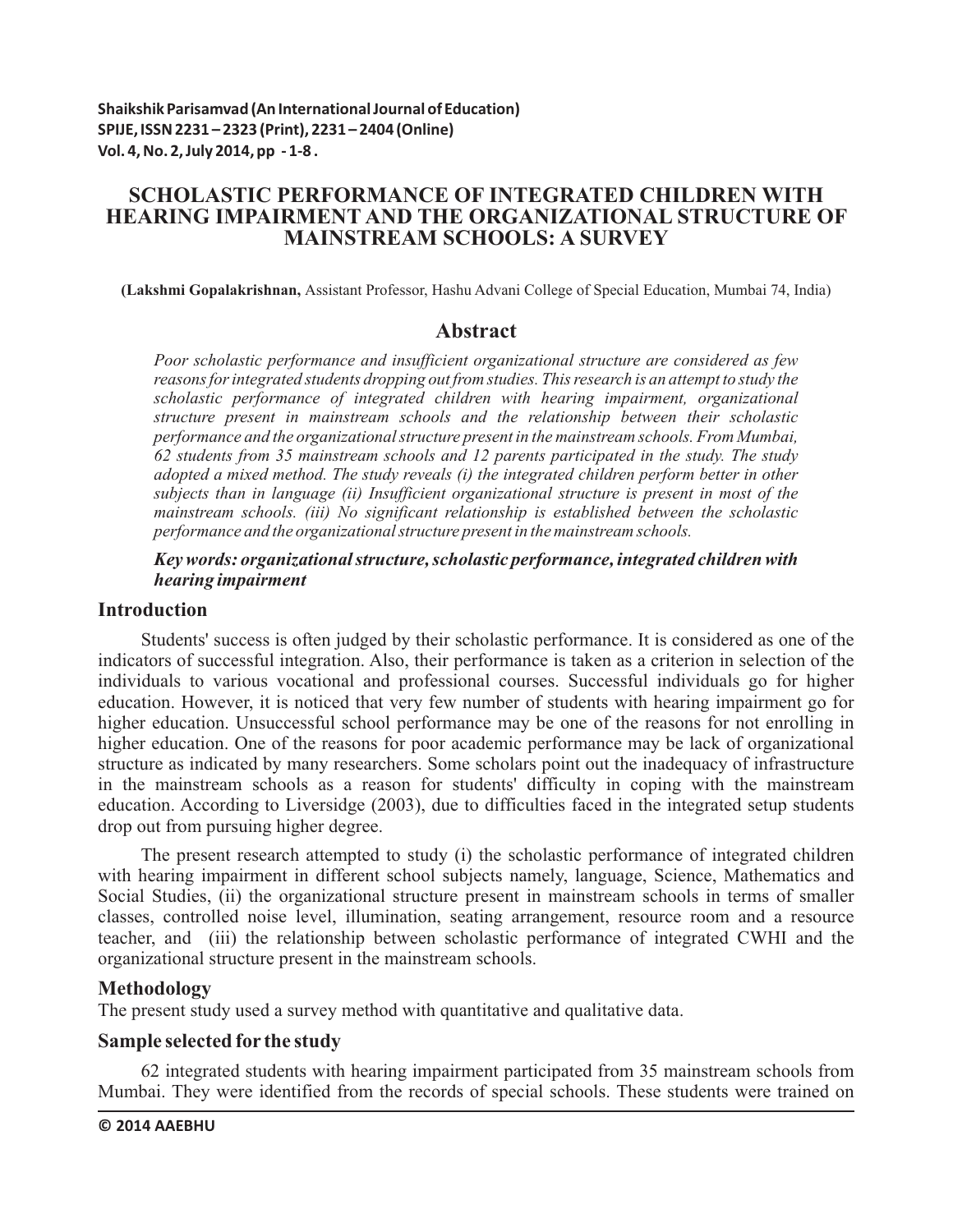oral aural approach of communication and presently studying in regular schools. 12 parents of these children were selected randomly and interviewed through semi-structured interviews.

## **Results and discussion**

The first objective was to study the scholastic performance of integrated children with hearing impairment (CWHI, hereafter) in different school subjects namely, language, Science, Mathematics and Social Studies. School records were used for determining the scholastic performance of students. Average marks obtained by each student in the last three examinations namely 1st unit test, 2nd unit test and 1st terminal examination during that academic year were considered. Average marks obtained in individual subjects Language, Science, Mathematics and Social Studies were converted into percentages.

The mean score of overall performance of integrated CWHI in all subjects is 66.74. The mean score of Language is 59.98 whereas the mean score for Mathematics, Science, and Social Studies are 69.76, 68.61, and 68.60 respectively. There is a difference in the performance in Language when compared to the performance in other subjects. This leads to the interpretation that the integrated children's performance in language is lower than that of other subjects. This is because the students with hearing impairment have difficulty in developing language. The finding matches with the findings of the studies of Svirsky (2000) and Haynes and Naidoo (1991). They identified that the children have limited language skills and underperform when compared to a child without hearing impairment of his /her age. Performance in other subject areas is higher when compared to the performance in language. White (2006) studied the performance of CWHI in language area. His study reveals that hearing loss adversely affects the academic performance of children in the language area. Earlier researchers have found that students with hearing impairment have limited vocabulary and their language is limited because the process of hearing is complicated. It is because a child with hearing loss is unable to hear the whole speech sounds used in conversation that limits his/her exposure to hearing spoken language.

According to Nowell and Innes (1997), mainstream schools provide opportunities for the students with hearing impairment to interact with hearing children. In addition, the mainstream schools provide an environment with speech and language for promoting socialization, where CWHI are able to communicate and mingle with other children. However, it is essential for a CWHI to wear well-maintained hearing aids for listening the speech and language used in the environment. The natural linguistic atmosphere of the mainstream schools helps the CWHI in acquiring and developing language (Harrison, 1988, as cited in Angelides & Aravi, 2007). For utilizing this opportunity effectively for developing language, the students need to have sufficient acceptance by their hearing peers (Cambra, 2002). Due to non-acceptance of the hearing peers the self-esteem of the CWHI is affected curbing the socialization process. Secondly, students without disability may not have sufficient patience to speak distinctly to a hearing-impaired friend and may misunderstand him/her who has inefficiency in expressing with improper speech. Consequently, these circumstances limit the opportunities for socialization (Martin & Bat-Chava, 2003). Under this circumstance, the students with hearing impairment have to depend on written textbooks for the language development.

Paul and Quigley (1990) revealed that the reading process in students with hearing impairment is also affected since they have insufficient language development. Inadequate reading skill affects the students' ability to express. This can be traced in their written work. Sray & Robertson (2003, cited in Rangasayee, 2004) have revealed that the written language of CWHI is not comparable with that of children without disability. It is often observed that the language used by a student in the 10th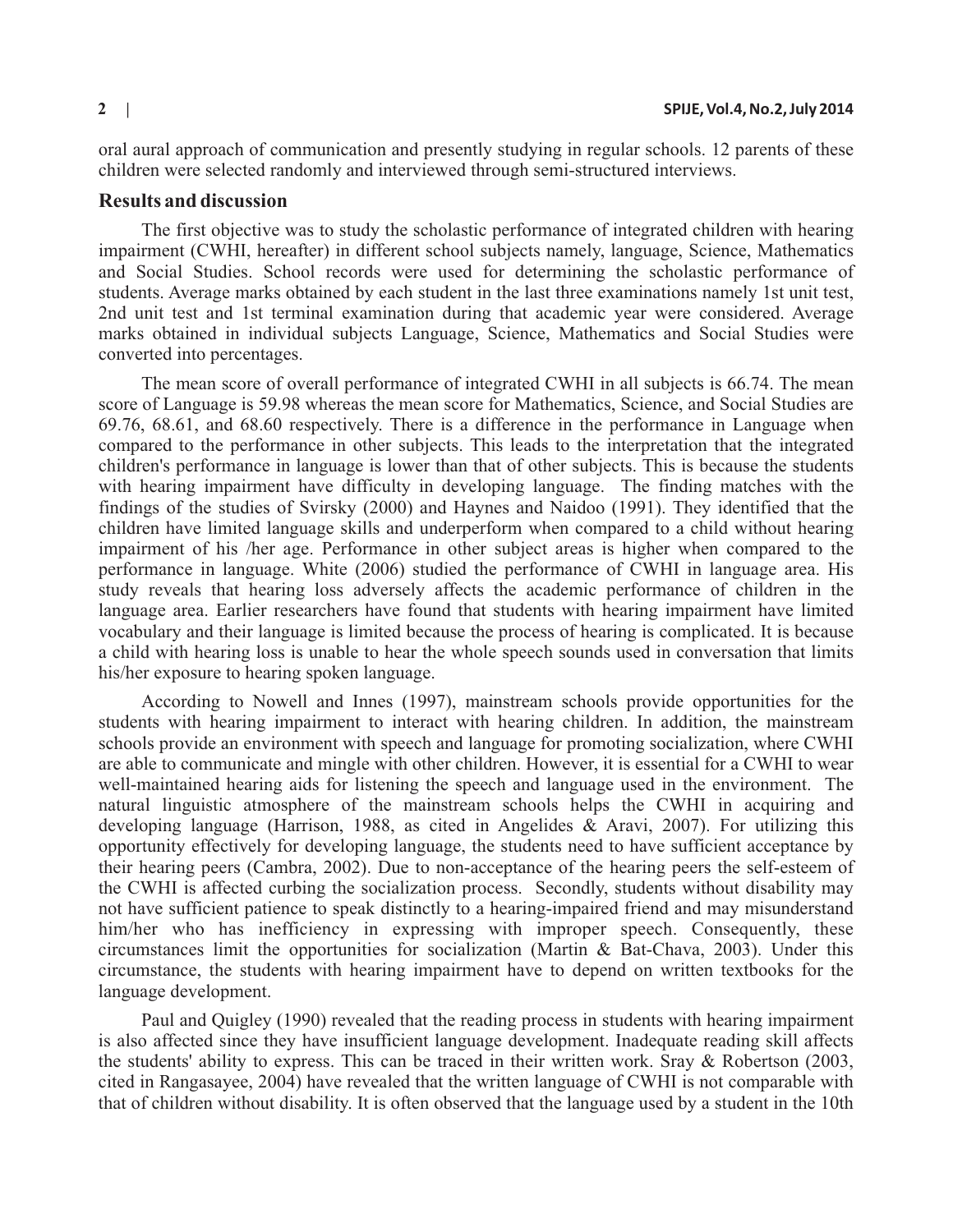#### **SPIJE, Vol.4, No.2, July 2014 | 3**

In schools, students' achievement is assessed in terms of marks secured in written examination. At school level, the examination conducted in language is intended to assess the students' ability to use language effectively. It means the students' expressive language is assessed. The present study also analyzed the marks obtained in written examination. There are no alternate assessment strategies followed in mainstream schools to examine the students with hearing impairment in language. Therefore, it is not surprising to know their low performance in language. Analysis of the present study also reveals that the performance of CWHI in language is much lower than the performance in other subjects namely, Science, Mathematics and Social Studies. Therefore, it is concluded that this finding of the present study is consistent with the study conducted by earlier researchers. The parents also confirmed that their children have difficulty in scoring in the language subject. The parents further stated that their children scored better in other subjects such as Mathematics, Science and Social Studies.

The second objective was to study the organizational structure present in mainstream schools in terms of smaller classes, controlled noise level, illumination, seating arrangement, resource room and a resource teacher. A checklist with 13 items was prepared to observe the infrastructure present in the mainstream schools in addition to the information given by the principals. The schools were categorized as 'poor', 'moderate' and 'good' on the basis of score obtained in the checklist**.** Semistructured telephonic interviews were administered for collecting data from the parents to supplement the data collected.



### **Figure-1 : Organizational Structure of mainstream schools**

More than half of the mainstream schools have poor organizational structure. The figure-1 shows that 57% of mainstream schools have poor facilities for educating CWHI and 43% of schools have moderate facilities. No mainstream school is found to have good organizational structure to educate CWHI.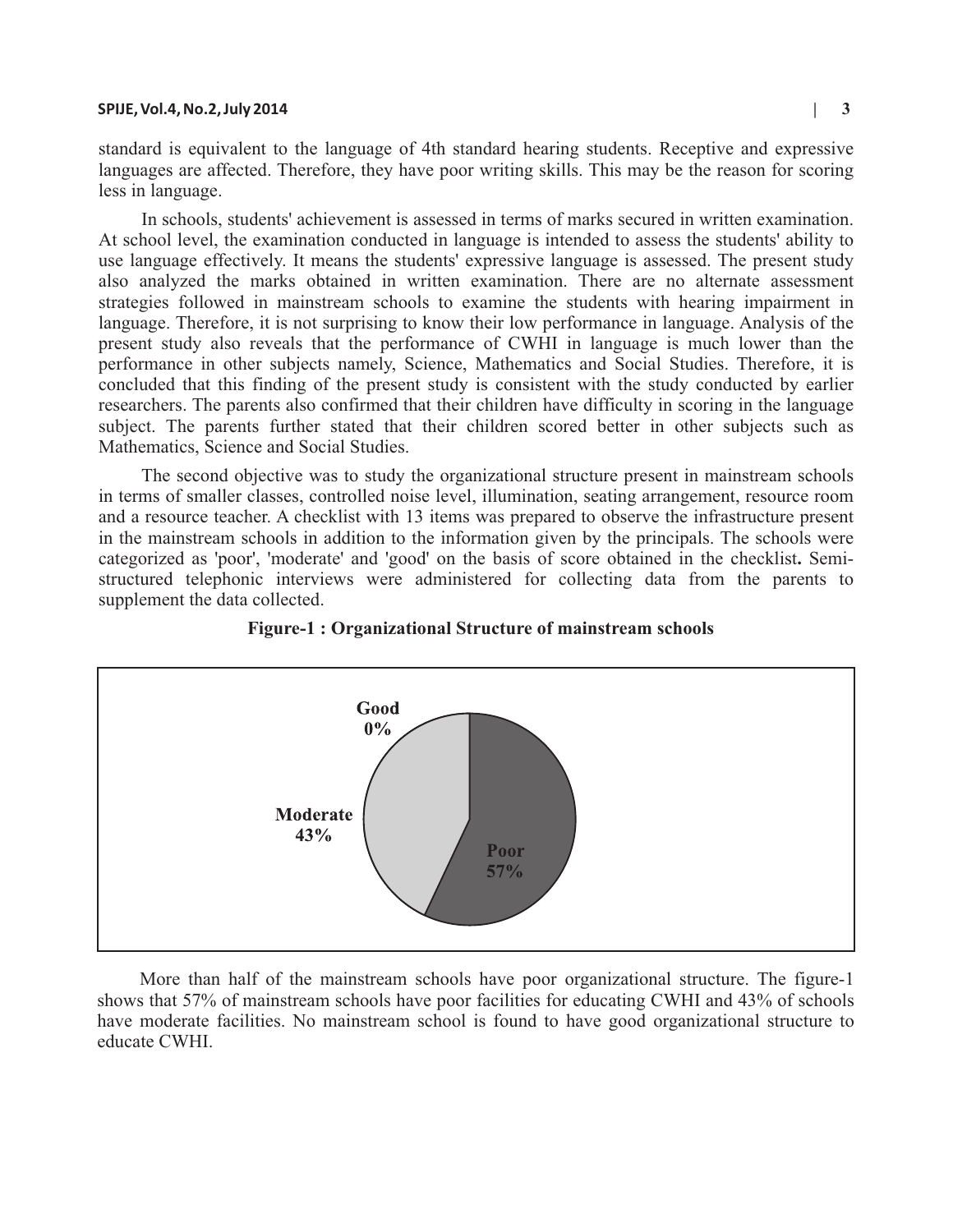

**Figure-2 : Bar graph showing Organizational Structure of mainstream schools**

In the present study, it is found that 91% schools have well-light classrooms (figure-2). Rest of 9% schools have classrooms with inadequate lighting arrangement. Without sufficient light, a CWHI finds difficult to speech read others.

Only 86% of schools provide preferential seating arrangement for the students with hearing impairment. It is surprising to know that few schools refuse to give preferential seats to the children due to lack of awareness, thus curbing the child from speech-reading and getting maximum benefit out of the hearing aids. 14% of schools still need to have awareness to provide seating arrangement required for a CWHI. Only 11% of schools have facility for speech therapy. Laboratory facility is available only in 40% of the schools which is very essential for learning Science even for children without disability. Laboratory is important not only for CWHI but also for other children. It is surprising why this facility is not available in every mainstream school.

Other facilities pertaining to teaching CWHI are not given important. The mainstream schools have no facilities for amplifying the speech sound of the teachers such as group hearing aids or loop induction system and there are no facilities to curtail extra noise produced in the classrooms or entering into the classrooms. The present study shows that no school has carpeted floors, rubber capped furniture or soundproofed walls and doors. All these may be due to paucity of funds and infrastructure. Thus, the results of the present study reveal that the mainstream classrooms do not provide an environment with reduced noise level.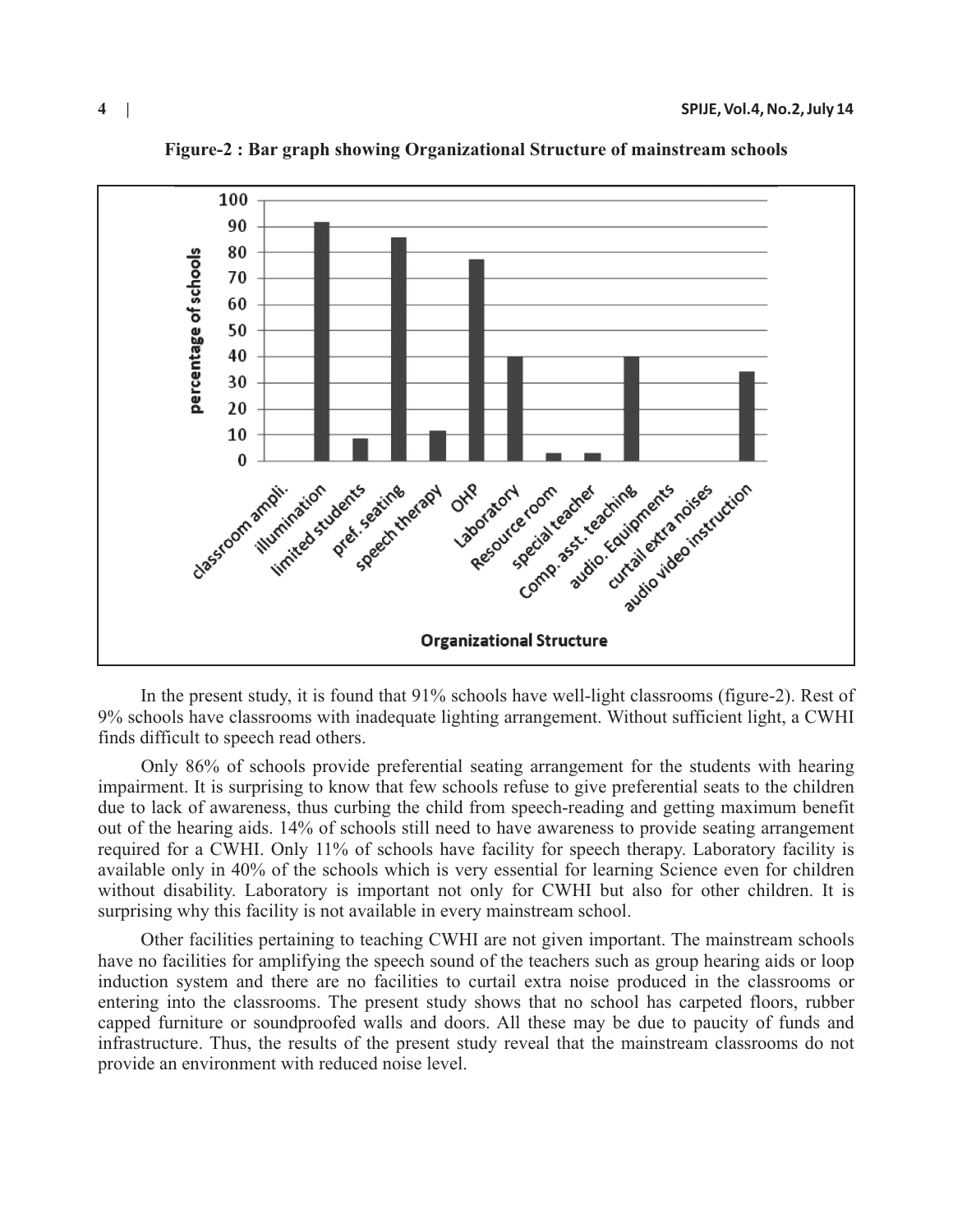### **SPIJE, Vol.4, No.2, July 2014 | 5**

Less than 8% of the schools have 20 to 25 students in a class, rest 91.4% of the schools have children ranging from 50 to 75. Mainstream school teachers may find it difficult to give attention to a child with disability in such large classrooms. Except three schools, all the other schools have more than 25 children in a classroom. Due to this, even a whisper among children can create high noise level in the classrooms. In general, the classrooms in mainstream schools are noisy. During the school observation, the researcher noticed that the windows occupied at least one fourth of the wall of a typical classroom of the mainstream schools. Considering the poor acoustics of the classrooms, teachers can seek attention of the children before starting the lesson or reviewing the lesson after teaching to facilitate students' retention. Such practices not only develop the habit of listening but

Only 3% of schools have a resource room and a resource teacher to support the CWHI in their schools. 40% of schools use computers for instruction and 77% of schools have overhead projectors in their schools. It is found that only 34% of schools use audio-video instructional materials for teaching. It was also found that none of the schools offers any training to the teachers in handling the CWHI. Out of 35 mainstream schools taken for this study, none of the schools has good organizational structure for educating CWHI. 15 schools have moderate organizational structure and other 20 schools fall in the category of poor organizational structure.

also help the students in managing the noise level present in the classrooms (ASHA, 2002).

When asked about the experience in mainstream schools, one of the parents stated,

*"When I asked the teacher to allow my son to sit in the first or second row, she said, he is tall and it is a disturbance for other children so I cannot allow him. I told her, that he can be seated at the end seat of the first or second row. Even then, she did not consider my request in spite of my repeated requests."* 

A parent from a school that has a resource room facility stated that

*"The resource teacher is very helpful and approachable. She guides the parent and helps my son in understanding difficult concepts".* 

However, few parents of CWHI commented about audio visuals used in the schools:

*"As far as I know, audio visual are not used in the classrooms. They have computer classes once in a week. Only during that time, they can access the internet services. Two children sit on one computer and my son says that most of the time the computers were not working."* 

Parents of CWHI are not aware of any facility supposed to be provided in the mainstream schools to their wards other than the language concession and preferential seating arrangement in the mainstream classroom. Until the parents are aware of the benefits offered to their wards, they will remain silent and do not demand for the facility. The mainstream school principals need to be sensitized regarding the organizational structure required for the children with disability and the mainstream education of CWHI.

The study conducted by Reddy and Sujathamalini (2006) about the infrastructure present in 76 mainstream schools in Chennai, Madurai, Chittoor and Hyderabad revealed that only one school has good facility and 49 out of 76 have moderate facility and 26 mainstream schools have poor facility to educate children with disabilities. The present study also shows similar kind of organizational structure existing in mainstream schools of Mumbai region. There are no studies conducted in Maharashtra or Mumbai to survey the organizational structure of the mainstream schools. Therefore, comparative data are not available. The study recommended the need for required organizational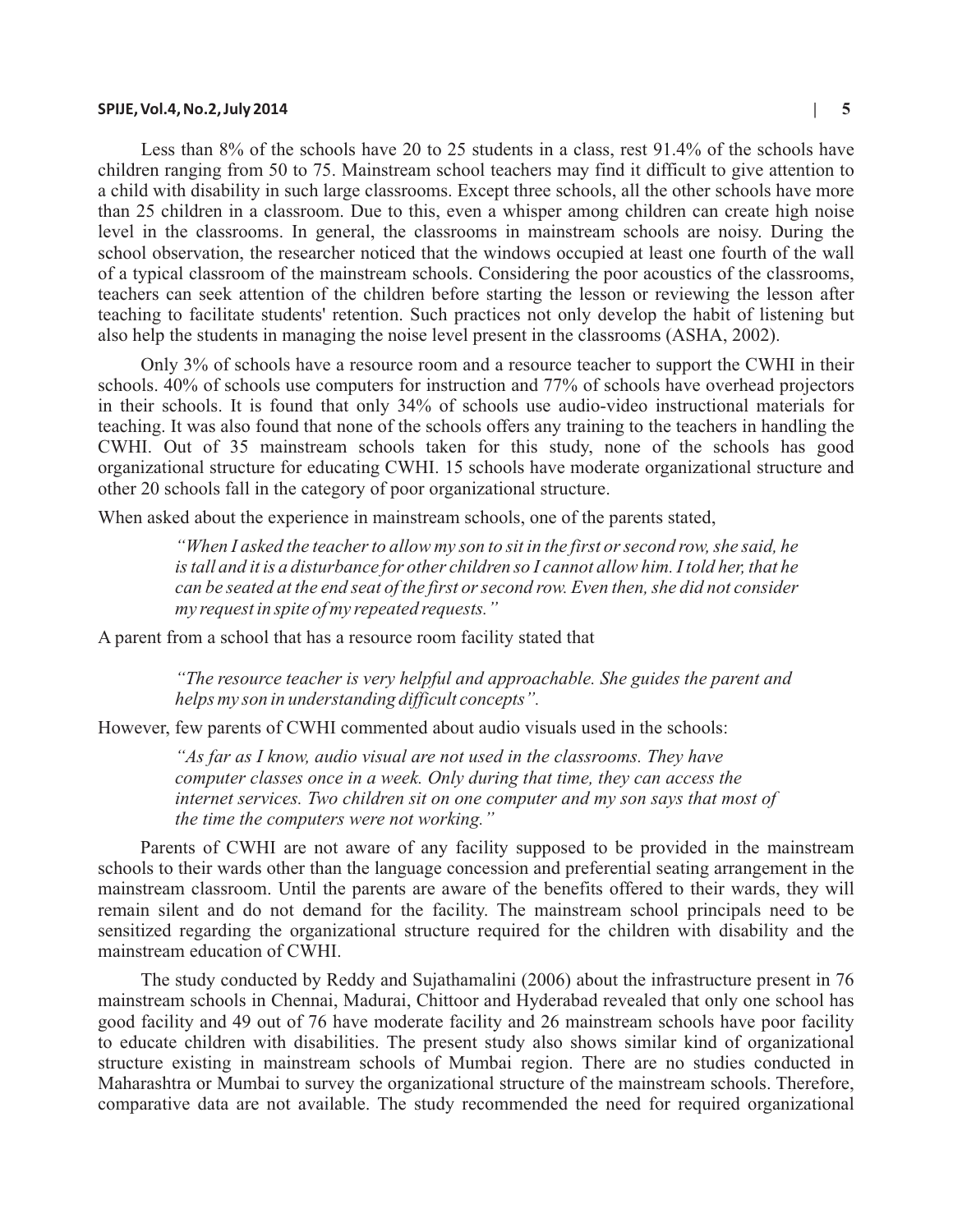structure for integrated children with disability as they have special needs arising out of handicap. Administrators and school principals need to be educated regarding the needs of children with disabilities. Presence of infrastructure or facility does not guarantee their regular usage for education purpose. Therefore, it is worth to study how often these audio-visual aids, computers and overhead projectors are used in the classrooms during teaching-learning process.

Finally, the relationship between scholastic performance and organizational structure of the mainstream schools was determined. The following table-1 indicates the result.

|                                                        |  |  |  |  | Table-1: Relationship between the scholastic performance of integrated CWHI and the |  |  |  |  |  |
|--------------------------------------------------------|--|--|--|--|-------------------------------------------------------------------------------------|--|--|--|--|--|
| organizational structure present in mainstream schools |  |  |  |  |                                                                                     |  |  |  |  |  |

| <b>Variables</b>                                                           | N  | <b>Pearson</b><br>Correlation | $Sig.$ (two-<br>tailed) | <b>Whether Hypothesis</b><br>retained or rejected |
|----------------------------------------------------------------------------|----|-------------------------------|-------------------------|---------------------------------------------------|
| scholastic performance of<br>integrated CWHI &<br>organizational structure | 62 | .08                           | .54                     | The null hypothesis is<br>retained.               |

Pearson Correlation test was used to find the relationship between the scholastic performance of integrated CWHI and the organizational structure present in mainstream schools. The value of 'r' is not found to be significant at 0.05 level. Therefore, it is interpreted that there is no relationship between the organizational structure and scholastic performance of the integrated CWHI. This shows that the scholastic performance of integrated CWHI is not dependent on the organizational structure of the mainstream schools.

Several researches have well documented the fact that there is a relationship between the academic performance and the acoustics in the mainstream schools (ASHA, 2005). Earlier researches show that factors like quality of services, facilities, usage of technology and the knowledge of professionals working with these people also affect the performance of the persons with hearing impairment (Rangasayee, 2004). Noise present in the mainstream classes poses difficulty in listening (Crandell & Smaldino, 2000). There are evidences showing that usage of educational technologies in the mainstream classrooms support the learning of students (Reddy & Ramar, 1995). But the result of the present study is contrary to the findings of earlier researches. Parents attributed the students' success to their hard work and extra coaching at home by themselves or by experts after the school hours and self motivation of their wards.

### **Conclusion**

Analysis of quantitative data on scholastic performance reveals that the scholastic performance of students with hearing impairment in language is lower than that of other subjects. Performance in other subjects is comparatively higher when compared to the performance in language. While analyzing the organizational structure of the mainstream schools it was found that more than 50% of mainstream schools have poor facilities for educating CWHI and the study could not find a single mainstream school with adequate facilities and infrastructure to educate students with hearing impairment. And also the present study could not establish any significant relationship between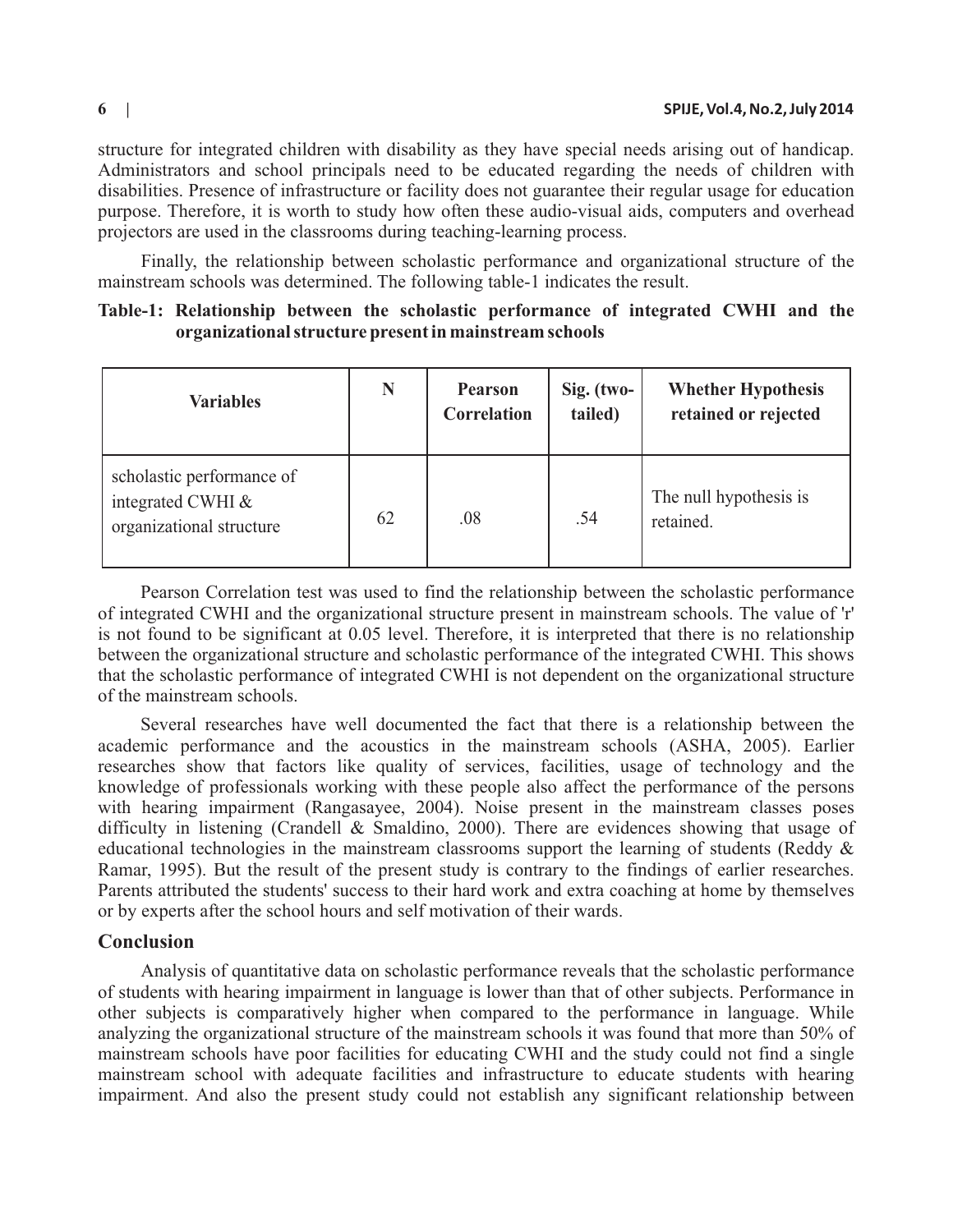#### **SPIJE, Vol.4, No.2, July 2014 | 7**

scholastic performance of integrated CWHI and the organizational structure of mainstream schools.

During the interviews, parents have accepted that the mainstream education has increased the possibility for higher education in the Universities. According to some parents, the stigma of special children could be overcome by sending them to mainstream schools.

To conclude, the scholastic performance of CWHI is a complicated process and there are several factors like age of onset of hearing loss, degree of hearing loss, age of intervention, parental support, usage of hearing aids intellectual ability and motivational level act upon. It is assumed that the combined effect of these factors enables a CWHI to perform academically. In such a condition, it is difficult to relate a particular variable to the scholastic performance of CWHI. The findings presented are sufficient to suggest strongly that scholastic performance of CWHI is not related to organizational structure. It does not mean that organization structure have no role in the mainstream education of CWHI.

As expressed by the parents, self-motivation and parental involvement contribute a great extent to the success in schools which is exhibited through the scholastic performance. The researcher finds it difficult to decide to what extent these particular research findings can be utilized in addressing self accommodation of CWHI in a mainstream school. Though the hearing peers are not comparable with CWHI in many respects the researcher can fairly conclude that children with good study habits, good experience with peers and teachers and supportive parents may take positive decisions for higher education.

### **References**

- 1. Angelides, P., & Aravi, C. (2007). A comparative perspective on the experiences of deaf and hard of hearing individuals as students at mainstream and special schools, **American Annals of the Deaf**, 151(5), 476- 487.
- 2. American Speech-Language-Hearing Association (2003). Early hearing detection & intervention action center. Retrieved October 29, 2003, from website **http://www.asha.org/about/legislationadvocacy/federal/ehdi/**
- 3. American Speech-Language-Hearing Association (2005). Acoustics in Educational Settings: Technical Report [Technical Report]. Retrieved September, 15, 2007 f r o m A S H A website: **www.asha.org/policy.**
- 4. Cambra, C. (2002). Acceptance of deaf students by hearing students in regular classrooms. **American Annals of the Deaf**, 147(1), 38-45.
- 5. Crandell, C.C., & Smaldino, J.J. (2000). Classroom Acoustics for Children with Normal Hearing and With Hearing Impairment. **Language, Speech and Hearing Services in Schools**, 31(0), 362-370.
- 6. Haynes, C., & Naidoo, S. (1991). **Children with specific speech and language impairment**. Oxford: Blackwell.
- 7. Liversidge, A.G. (2003). Academic and Social Integration of Deaf and Hard-of-hearing Students in a Carnegie research University, **Unpublishsed PhD Dissertation**, University of Maryland: College Park. USA.